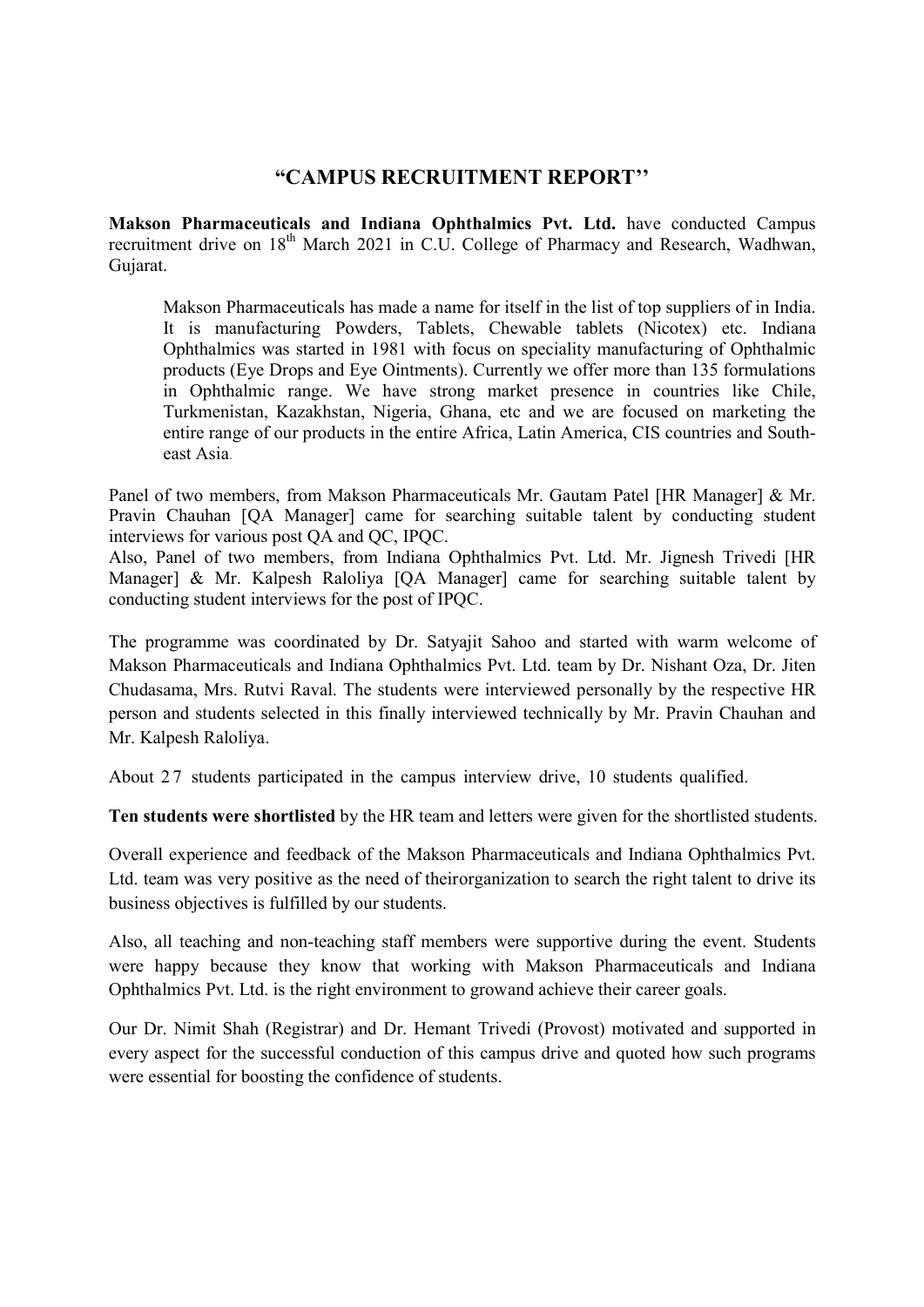## Shortlisted students in Makson Pharmaceuticals, Surendranagar, Gujarat

| CHAVDA ANAND (M.Sc. in Chemistry)       | DHORIYA BHAVESH (M.Sc. in Chemistry)    |  |
|-----------------------------------------|-----------------------------------------|--|
|                                         |                                         |  |
| MAKWANA RAVI (M.Sc. in Chemistry)       | KALIYANI VISHAL (M.Sc. in Chemistry)    |  |
|                                         |                                         |  |
| PATEL CHINTAN (B.Sc. in Chemistry)      | MAKWANA DHRUVI (B.Pharmacy)             |  |
|                                         |                                         |  |
| PATEL BHOOMI S. (M.Sc. in Microbiology) | SHUKLA KRUTI L. (M.Sc. in Microbiology) |  |